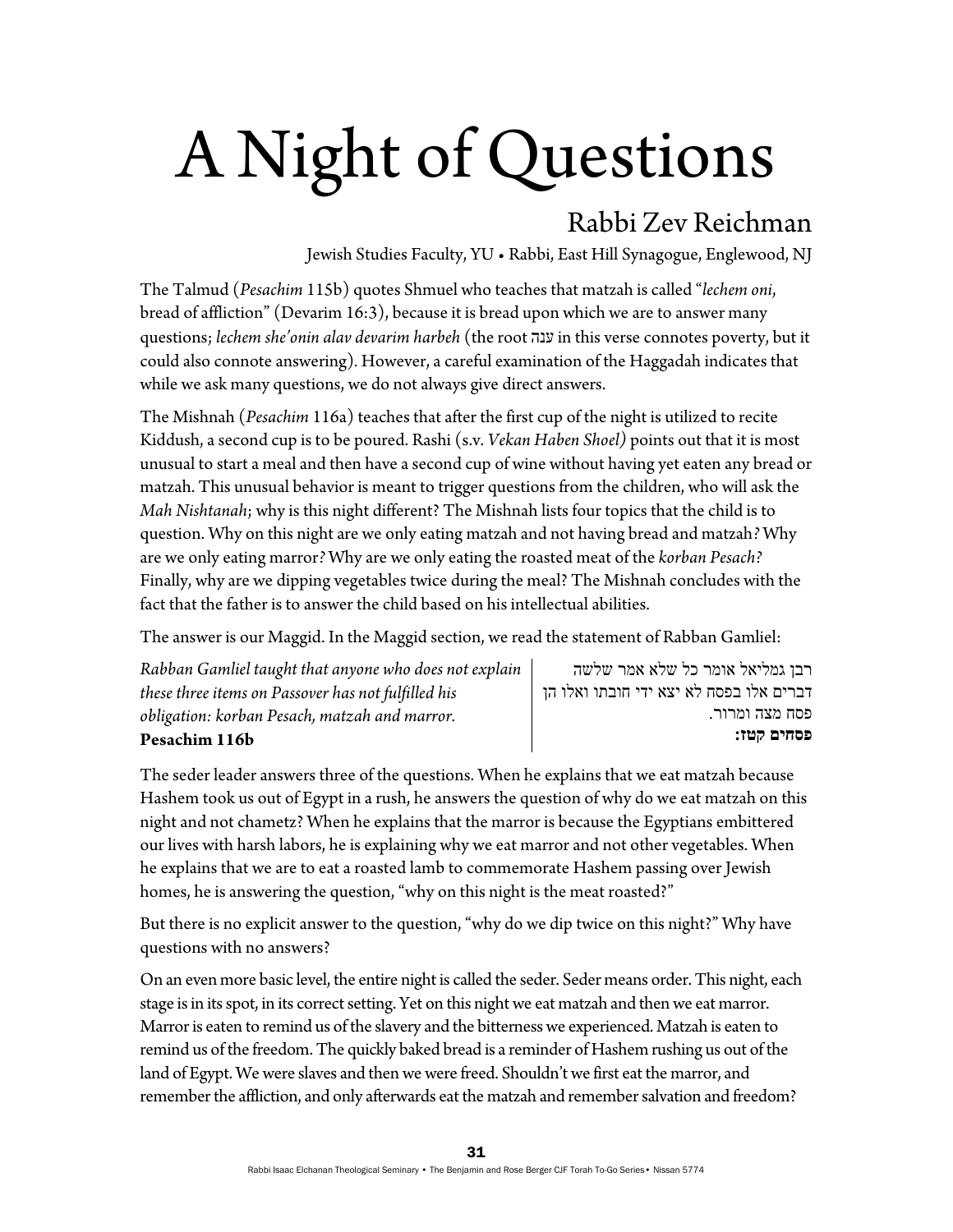Rav Moshe Wolfson shlit"a<sup>1</sup> points out that at the end of the Haggadah, we have the Chad Gadya (one goat) song. According to many commentators, the goat is a symbol of the Jewish nation. In the song we declare that the one goat was purchased by [my] father for two *zuz*. This, many explain, refers to the two *luchos* (tablets) and reminds us of the revelation of Sinai. Through the Sinai experience, Hashem purchased us and we became His. If so, the cat who bites the goat is not a symbol of the positive features of the world. A nation that would harm God's nation is certainly bad. Many take the cat to refer to the Egyptians or the Babylonians, peoples who enslaved the Jews. The dog that bit the cat that bit the goat would be a force of goodness. Those who struggle with the enemies of the Jews are good. If this is so, the song ends with an impossibility. If the dog is good, then the stick that hits the dog is bad, then the fire that burns the stick is good, and the water that puts out the fire is bad, and the ox who drinks the water is good, the slaughterer bad, the angel of death is then … good?! How could the angel of death be good? And the next stanza presents the Almighty as killing the angel of death, and in light of our reasoning, this would leave the Almighty with an untenable classification. Thus, at the very end of the seder, we are left with a question; why on this night of answers, do we leave with such difficult questions?

The deeper answer is that as people of faith we can live with questions. Faith is not that there are answers to all questions. Faith does not mean that we understand all that happens and why. Faith means that our soul is attached to the Almighty. Hashem is beyond all matters limited and physical. His existence is greater than our existence. As people of faith, we feel the truth of His existence. He does not need to explain Himself to us. We know that we are in His hands and He is taking care of us. He is beyond the grasp of our intellect. This is why on the seder night, some questions are left without answers. Once we have faith we do not need answers. We have faith, which contains all the answers.

Matzah is the bread of faith. When we eat matzah and remember Hashem taking care of us, we feel the security of faith that resolves all questions. Perhaps this is another layer of meaning to *lechem sheonin alav devarim harbeh*; the bread itself provides many answers, for it strengthens our feelings of *emunah* and *bitachon*.

Even during the darkest moments of our history, when we were faced with horrific challenges to our faith, our Torah leaders held on to faith and with faith felt that the questions were not a problem.

*A vivid description of such an episode is found in the writings of Rav Tzvi Hirsch Meisels,*<sup>2</sup>  *the Rabbi of Vac, Hungary, who found himself deported to Auschwitz in the Spring of 1944. Rav Meisels relates how his tallis was adorned with an atarah (ornament) which he received as a gift from his father-in*law<sup>3</sup> that once belonged to the author of Yitav Lev.<sup>4</sup> When the Nazis came to take him to Auschwitz, *he wore the tallis with the atarah until it was taken away from him at Auschwitz. He managed to find* 

 <sup>1</sup> *Emunas Itecha*, Volume 3, pages 17-18. 2

The entire story appears in Rav Meisel's introduction to *Mekadshei Hashem* pages 17-19. The introduction was translated to English in *The Forgotten Memoires* by E. Farbstein pages 281-285. 3

<sup>&</sup>lt;sup>3</sup> Rabbi Chaim Yaakov Teitelbaum.

<sup>4</sup> Rabbi Yekusiel Yehudah Teitelbaum, 5568-5646, 1808-1883, was a great *tzadik* and Chassidic Rebbe in Sighet, Romania. He authored the work *Yitav Lev*. He was a grandson of the author of the book *Yismach Moshe,* and the grandfather of the Satmar Rebbe, Rav Yoel Teitelbaum o.b.m.